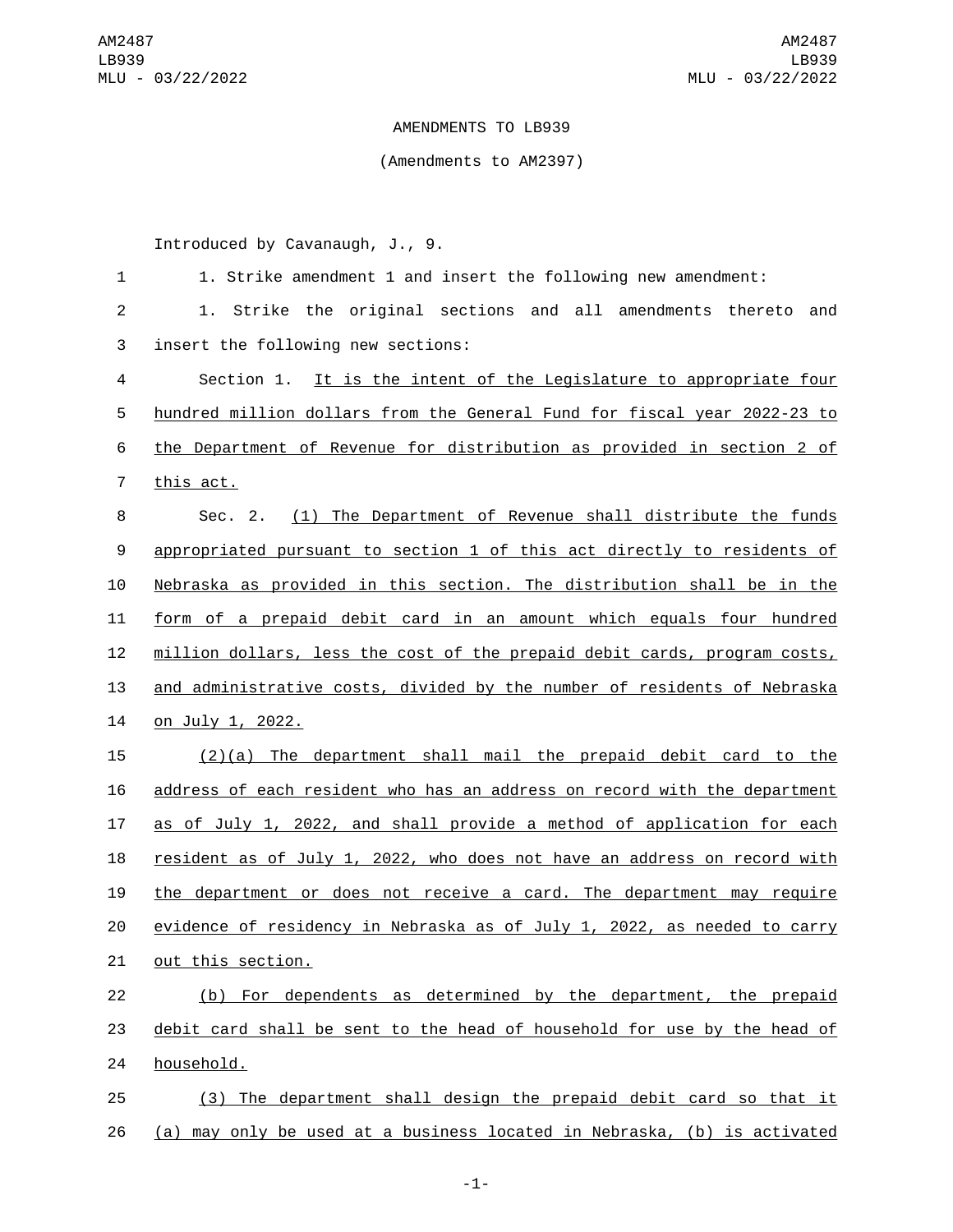by telephone, and (c) must be used within twelve months after the date 2 the card is activated. (4) The prepaid debit card shall not be accessible at an automated teller machine, shall not be eligible for cash back at a point-of-sale system, and shall not be used to make any purchase associated with 6 gambling or any lottery. (5) The department shall contract with a prepaid debit card vendor to facilitate the distribution of the prepaid debit cards to Nebraska residents. Before awarding a contract to a prepaid debit card vendor, the department shall consider at least two vendors in the State of Nebraska 11 for the procurement. Sec. 3. Section 77-2715.03, Reissue Revised Statutes of Nebraska, is 13 amended to read: 77-2715.03 (1) For taxable years beginning or deemed to begin on or after January 1, 2013, and before January 1, 2014, the following brackets and rates are hereby established for the Nebraska individual income tax: Individual Income Tax Brackets and Rates 18 Bracket Single Married, Head of Married, Estates Tax 19 Number Individuals Filing Household Filing and Rate **101** Jointly Separate Trusts \$0-2,399 \$0-4,799 \$0-4,499 \$0-2,399 \$0-499 2.46% \$2,400- \$4,800- \$4,500- \$2,400- \$500- 17,499 34,999 27,999 17,499 4,699 3.51% \$17,500- \$35,000- \$28,000- \$17,500- \$4,700- 26,999 53,999 39,999 26,999 15,149 5.01% \$27,000 \$54,000 \$40,000 \$27,000 \$15,150 and Over and Over and Over and Over and Over 6.84% (2) For taxable years beginning or deemed to begin on or after January 1, 2014, and before January 1, 2024, the following brackets and rates are hereby established for the Nebraska individual income tax:

-2-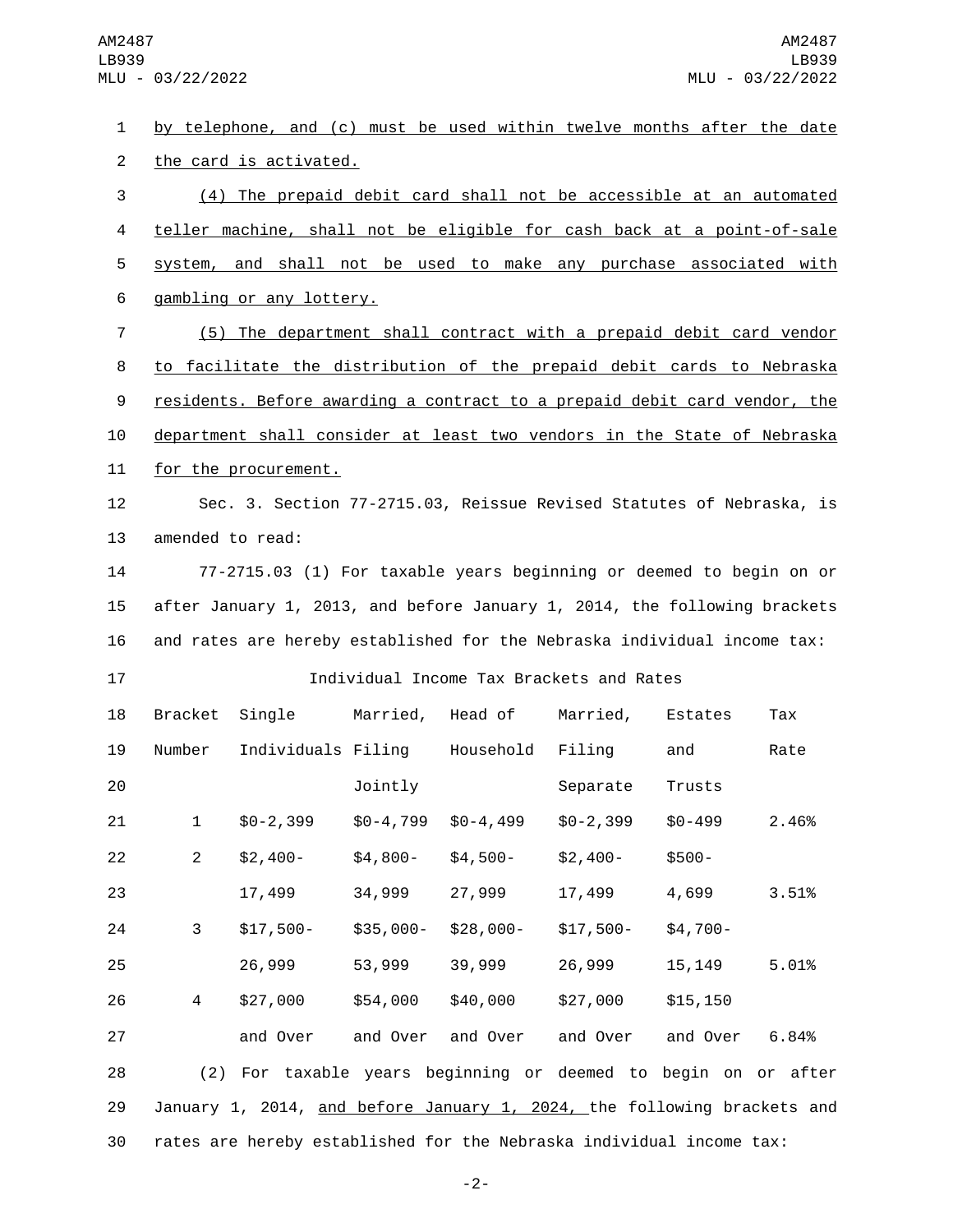| 1              | Individual Income Tax Brackets and Rates |                    |            |            |            |            |       |
|----------------|------------------------------------------|--------------------|------------|------------|------------|------------|-------|
| 2              | Bracket                                  | Single             | Married,   | Head of    | Married,   | Estates    | Tax   |
| 3              | Number                                   | Individuals Filing |            | Household  | Filing     | and        | Rate  |
| $\overline{4}$ |                                          |                    | Jointly    |            | Separate   | Trusts     |       |
| 5              | $\mathbf 1$                              | $$0-2,999$         | $$0-5,999$ | $$0-5,599$ | $$0-2,999$ | $$0 - 499$ | 2.46% |
| 6              | $\overline{2}$                           | $$3,000-$          | $$6,000-$  | $$5,600-$  | $$3,000-$  | $$500-$    |       |
| $\overline{7}$ |                                          | 17,999             | 35,999     | 28,799     | 17,999     | 4,699      | 3.51% |
| 8              | 3                                        | $$18,000-$         | $$36,000-$ | $$28,800-$ | $$18,000-$ | $$4,700-$  |       |
| 9              |                                          | 28,999             | 57,999     | 42,999     | 28,999     | 15,149     | 5.01% |
| 10             | 4                                        | \$29,000           | \$58,000   | \$43,000   | \$29,000   | \$15, 150  |       |
| 11             |                                          | and Over           | and Over   | and Over   | and Over   | and Over   | 6.84% |

 (3)(a) For taxable years beginning or deemed to begin on or after 13 January 1, 2015, and before January 1, 2024, the minimum and maximum dollar amounts for each income tax bracket provided in subsection (2) of this section shall be adjusted for inflation by the percentage determined under subdivision (3)(b) of this section. The rate applicable to any such income tax bracket shall not be changed as part of any adjustment under this subsection. The minimum and maximum dollar amounts for each income tax bracket as adjusted shall be rounded to the nearest ten-dollar amount. If the adjusted amount for any income tax bracket ends in a five, it shall be rounded up to the nearest ten-dollar amount.

 (b)(i) For taxable years beginning or deemed to begin on or after January 1, 2015, and before January 1, 2018, the Tax Commissioner shall adjust the income tax brackets in subsection (2) of this section by the percentage determined pursuant to the provisions of section 1(f) of the Internal Revenue Code of 1986, as it existed prior to December 22, 2017, 27 except that in section  $1(f)(3)(B)$  of the code the year 2013 shall be substituted for the year 1992. For 2015, the Tax Commissioner shall then determine the percent change from the twelve months ending on August 31, 2013, to the twelve months ending on August 31, 2014, and in each

-3-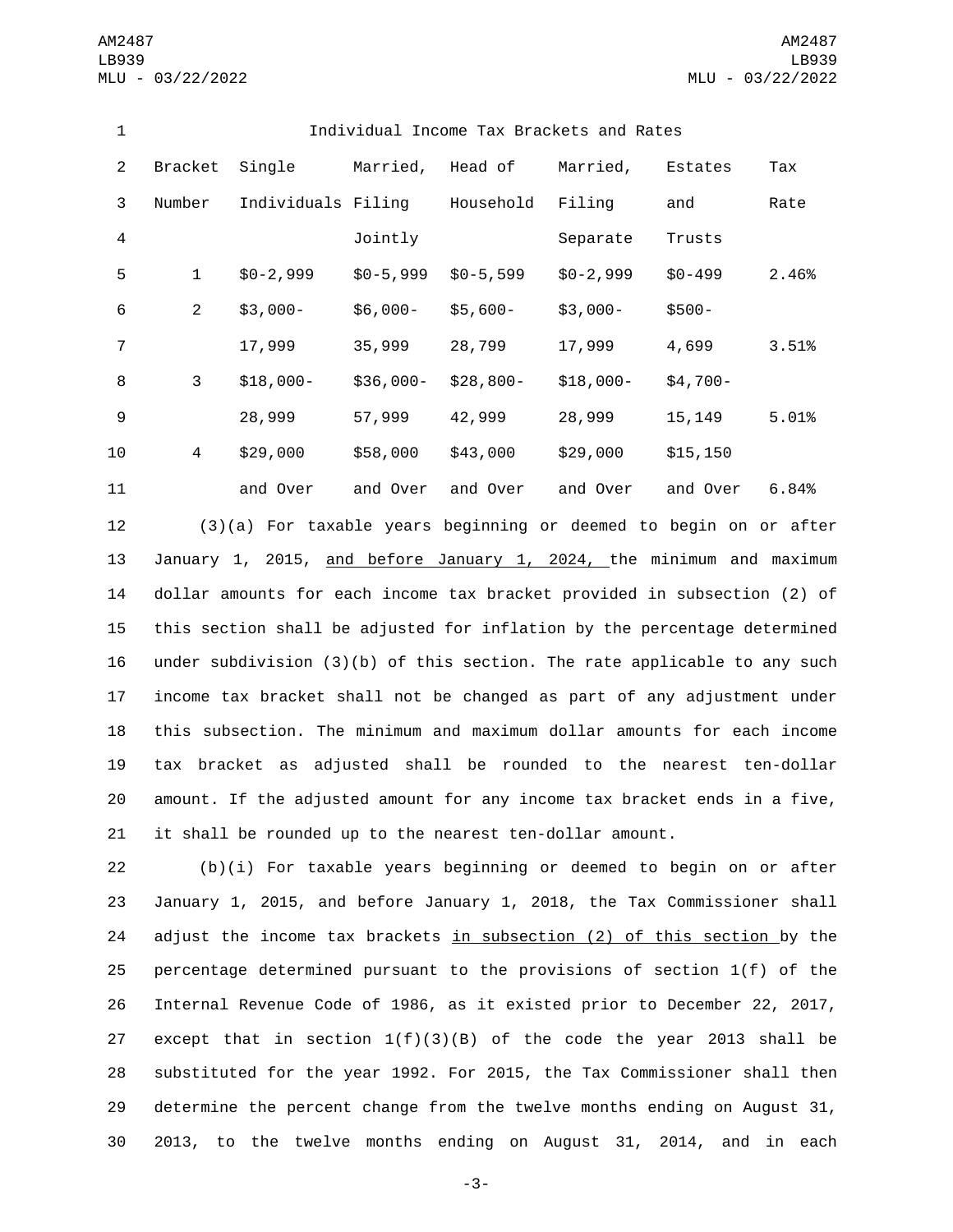subsequent year, from the twelve months ending on August 31, 2013, to the twelve months ending on August 31 of the year preceding the taxable year. The Tax Commissioner shall prescribe new tax rate schedules that apply in lieu of the schedules set forth in subsection (2) of this section.

 (ii) For taxable years beginning or deemed to begin on or after January 1, 2018, and before January 1, 2024, the Tax Commissioner shall adjust the income tax brackets in subsection (2) of this section based on the percentage change in the Consumer Price Index for All Urban Consumers published by the federal Bureau of Labor Statistics from the twelve months ending on August 31, 2016, to the twelve months ending on August 31 of the year preceding the taxable year. The Tax Commissioner shall prescribe new tax rate schedules that apply in lieu of the schedules set 13 forth in subsection (2) of this section.

 (4) For taxable years beginning or deemed to begin on or after January 1, 2024, the following brackets and rates are hereby established 16 for the Nebraska individual income tax:

## Individual Income Tax Brackets and Rates

| 18 | <b>Bracket</b> | <u>Single</u>                                                            | <u>Married,</u> | <u>Head of</u>   | Married, Estates |                | $\overline{ax}$ |
|----|----------------|--------------------------------------------------------------------------|-----------------|------------------|------------------|----------------|-----------------|
| 19 | Number         | <u>Individuals Filing</u>                                                |                 | <u>Household</u> | Filing           | and            | Rate            |
| 20 |                |                                                                          | Jointly         |                  | Separate         | Trusts         |                 |
| 21 | $\mathbf 1$    | $$0 - 3,439$                                                             | $$0 - 6, 859$   | $$0 - 6, 409$    | $$0 - 3,439$     | $$0 - 499$     | 2.46%           |
| 22 | $\overline{2}$ | $$3,440-$                                                                | $$6,860-$       | $$6,410-$        | $$3,440-$        | $$500-$        |                 |
| 23 |                | 20,589                                                                   | 41, 189         | 32,949           | 20,589           | 4,699          | 3.51%           |
| 24 | $\overline{3}$ | $$20,590-$                                                               | $$41,190-$      | $$32,950-$       | $$20,590-$       | $$4,700-$      |                 |
| 25 |                | 33, 179                                                                  | 66,359          | 49, 199          | 33, 179          | 15, 149        | 4.01%           |
| 26 | $\overline{4}$ | \$33,180                                                                 | \$66,360        | \$49,200         | \$33,180         | \$15,150       |                 |
| 27 |                | and Over                                                                 | and Over        | and Over         | and Over         | and Over 6.84% |                 |
| 28 |                | $(5)(a)$ For taxable years beginning or deemed to begin on or after      |                 |                  |                  |                |                 |
| 29 |                | January 1, 2025, the minimum and maximum dollar amounts for each income  |                 |                  |                  |                |                 |
| 30 |                | tax bracket provided in subsection (4) of this section shall be adjusted |                 |                  |                  |                |                 |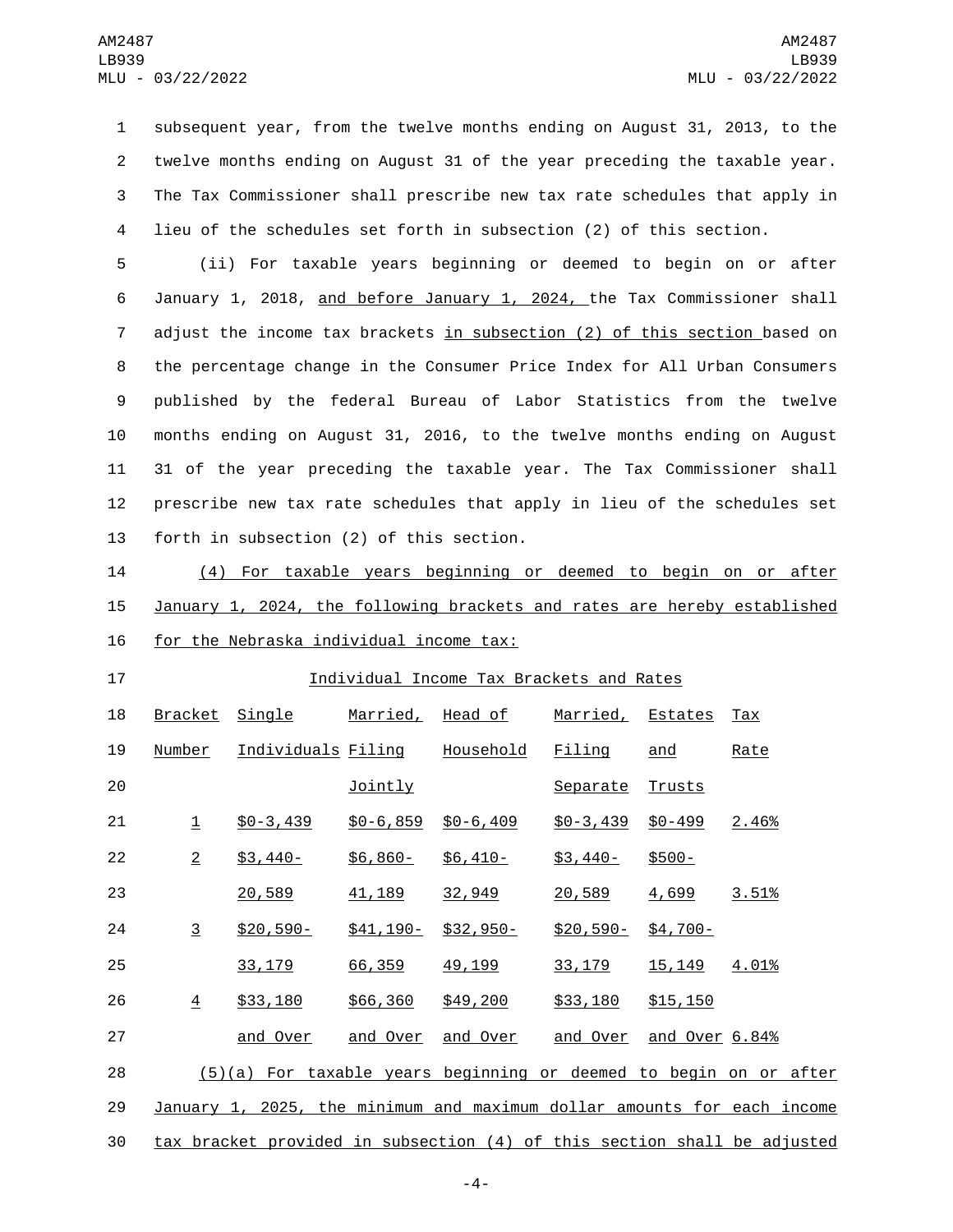1 for inflation by the percentage determined under subdivision (5)(b) of 2 this section. The rate applicable to any such income tax bracket shall 3 not be changed as part of any adjustment under this subsection. The 4 minimum and maximum dollar amounts for each income tax bracket as 5 adjusted shall be rounded to the nearest ten-dollar amount. If the 6 adjusted amount for any income tax bracket ends in a five, it shall be 7 rounded up to the nearest ten-dollar amount.

 (b) The Tax Commissioner shall adjust the income tax brackets in subsection (4) of this section based on the percentage change in the Consumer Price Index for All Urban Consumers published by the federal Bureau of Labor Statistics from the twelve months ending on August 31, 2023, to the twelve months ending on August 31 of the year preceding the taxable year. The Tax Commissioner shall prescribe new tax rate schedules 14 that apply in lieu of the schedules set forth in subsection (4) of this 15 section.

 (6) (4) Whenever the tax brackets or tax rates are changed by the Legislature, the Tax Commissioner shall update the tax rate schedules to reflect the new tax brackets or tax rates and shall publish such updated 19 schedules.

20 (7) (5) The Tax Commissioner shall prepare, from the rate schedules, tax tables which can be used by a majority of the taxpayers to determine their Nebraska tax liability. The design of the tax tables shall be determined by the Tax Commissioner. The size of the tax table brackets may change as the level of income changes. The difference in tax between two tax table brackets shall not exceed fifteen dollars. The Tax Commissioner may build the personal exemption credit and standard 27 deduction amounts into the tax tables.

28 (8)  $(6)$  For taxable years beginning or deemed to begin on or after 29 January 1, 2013, the tax rate applied to other federal taxes included in 30 the computation of the Nebraska individual income tax shall be 29.6 31 percent.

-5-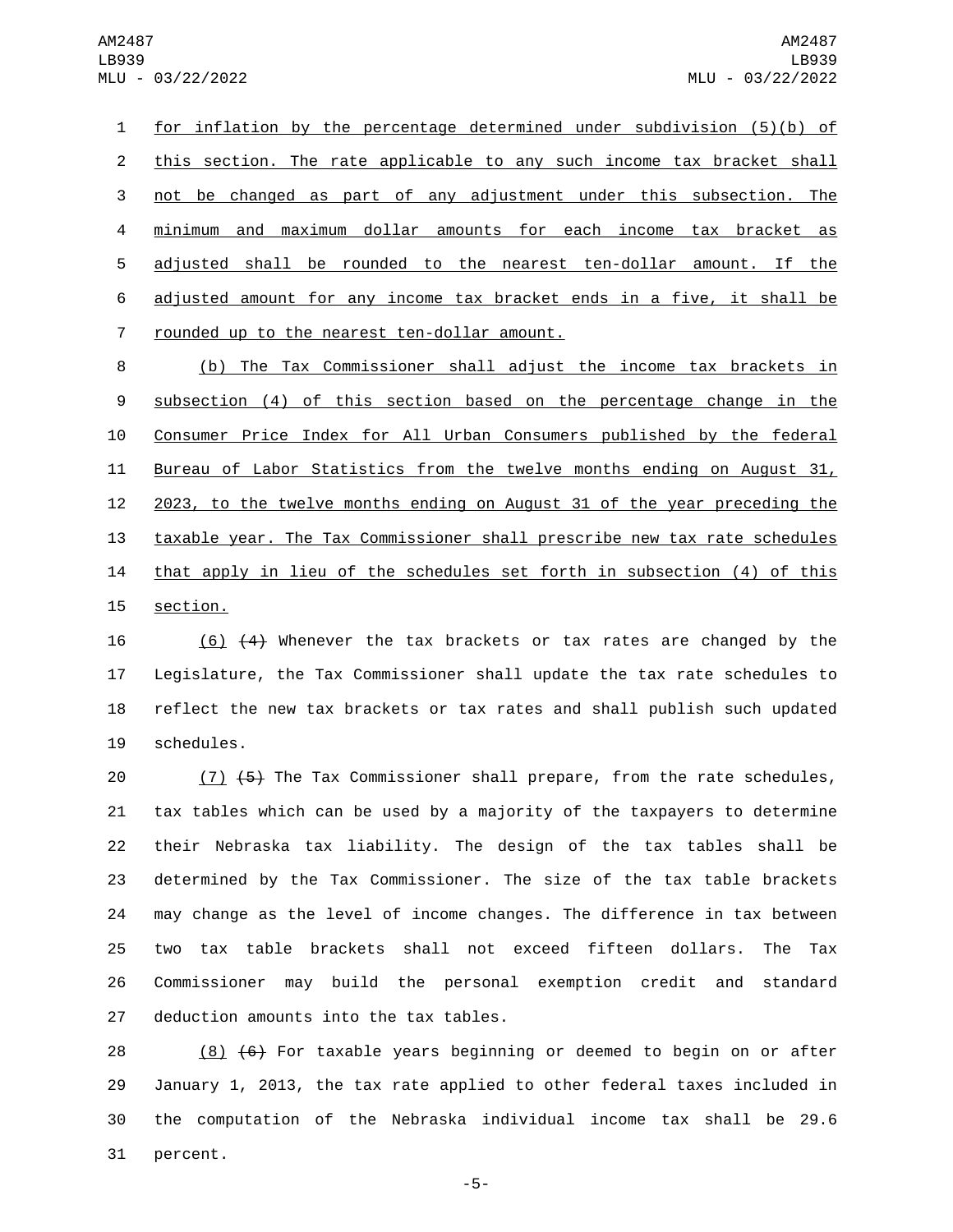(9) (7) The Tax Commissioner may require by rule and regulation that all taxpayers shall use the tax tables if their income is less than the maximum income included in the tax tables.3

 Sec. 4. Section 77-2716, Revised Statutes Supplement, 2021, is 5 amended to read:

 77-2716 (1) The following adjustments to federal adjusted gross income or, for corporations and fiduciaries, federal taxable income shall 8 be made for interest or dividends received:

 (a)(i) There shall be subtracted interest or dividends received by the owner of obligations of the United States and its territories and possessions or of any authority, commission, or instrumentality of the United States to the extent includable in gross income for federal income tax purposes but exempt from state income taxes under the laws of the 14 United States; and

 (ii) There shall be subtracted interest received by the owner of obligations of the State of Nebraska or its political subdivisions or authorities which are Build America Bonds to the extent includable in 18 gross income for federal income tax purposes;

 (b) There shall be subtracted that portion of the total dividends and other income received from a regulated investment company which is attributable to obligations described in subdivision (a) of this subsection as reported to the recipient by the regulated investment 23 company;

 (c) There shall be added interest or dividends received by the owner of obligations of the District of Columbia, other states of the United States, or their political subdivisions, authorities, commissions, or instrumentalities to the extent excluded in the computation of gross income for federal income tax purposes except that such interest or dividends shall not be added if received by a corporation which is a 30 regulated investment company;

(d) There shall be added that portion of the total dividends and

-6-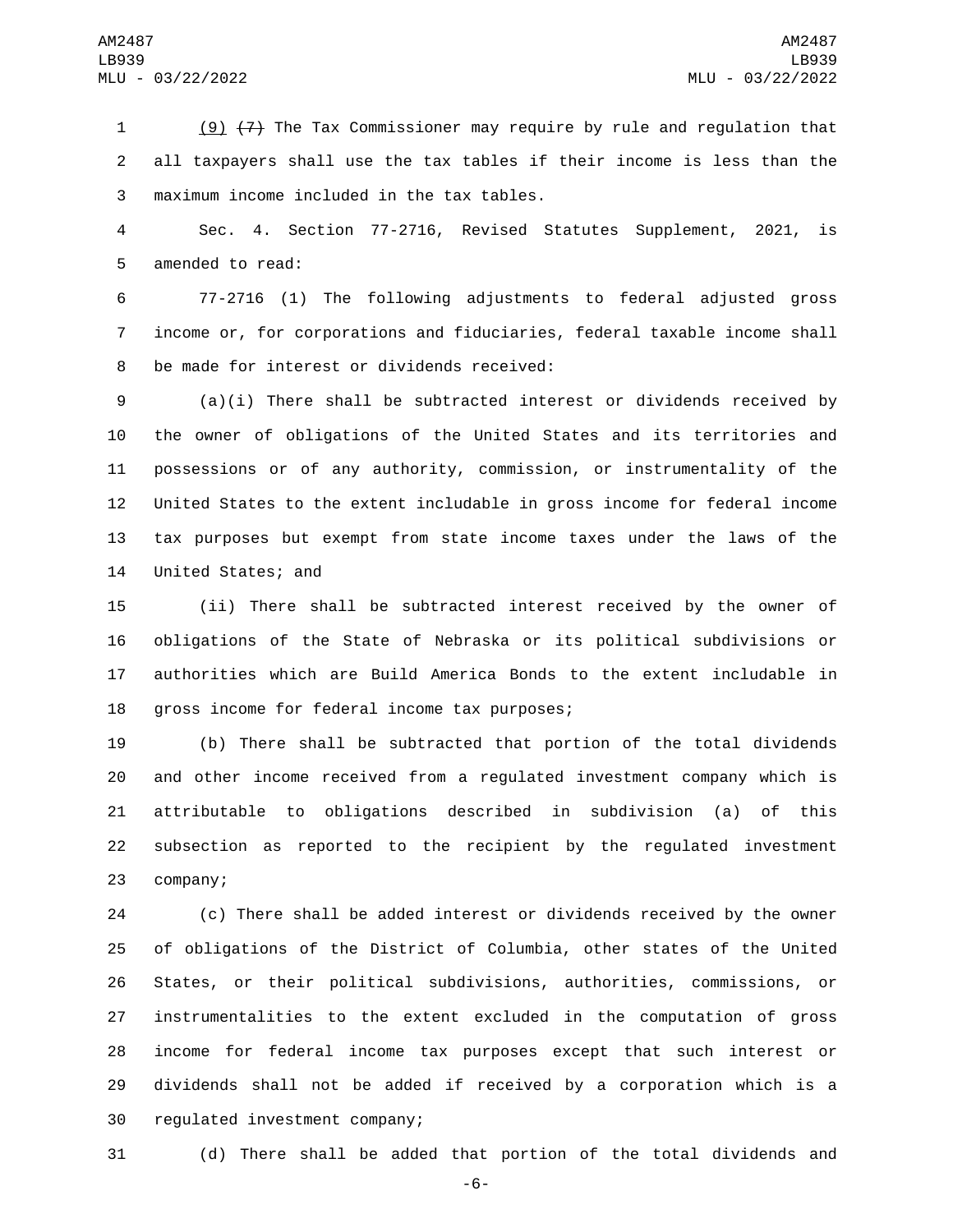other income received from a regulated investment company which is attributable to obligations described in subdivision (c) of this subsection and excluded for federal income tax purposes as reported to the recipient by the regulated investment company; and

 (e)(i) Any amount subtracted under this subsection shall be reduced by any interest on indebtedness incurred to carry the obligations or securities described in this subsection or the investment in the regulated investment company and by any expenses incurred in the production of interest or dividend income described in this subsection to the extent that such expenses, including amortizable bond premiums, are 11 deductible in determining federal taxable income.

 (ii) Any amount added under this subsection shall be reduced by any expenses incurred in the production of such income to the extent disallowed in the computation of federal taxable income.

 (2) There shall be allowed a net operating loss derived from or connected with Nebraska sources computed under rules and regulations adopted and promulgated by the Tax Commissioner consistent, to the extent possible under the Nebraska Revenue Act of 1967, with the laws of the United States. For a resident individual, estate, or trust, the net operating loss computed on the federal income tax return shall be adjusted by the modifications contained in this section. For a nonresident individual, estate, or trust or for a partial-year resident individual, the net operating loss computed on the federal return shall be adjusted by the modifications contained in this section and any carryovers or carrybacks shall be limited to the portion of the loss 26 derived from or connected with Nebraska sources.

 (3) There shall be subtracted from federal adjusted gross income for all taxable years beginning on or after January 1, 1987, the amount of any state income tax refund to the extent such refund was deducted under the Internal Revenue Code, was not allowed in the computation of the tax due under the Nebraska Revenue Act of 1967, and is included in federal

-7-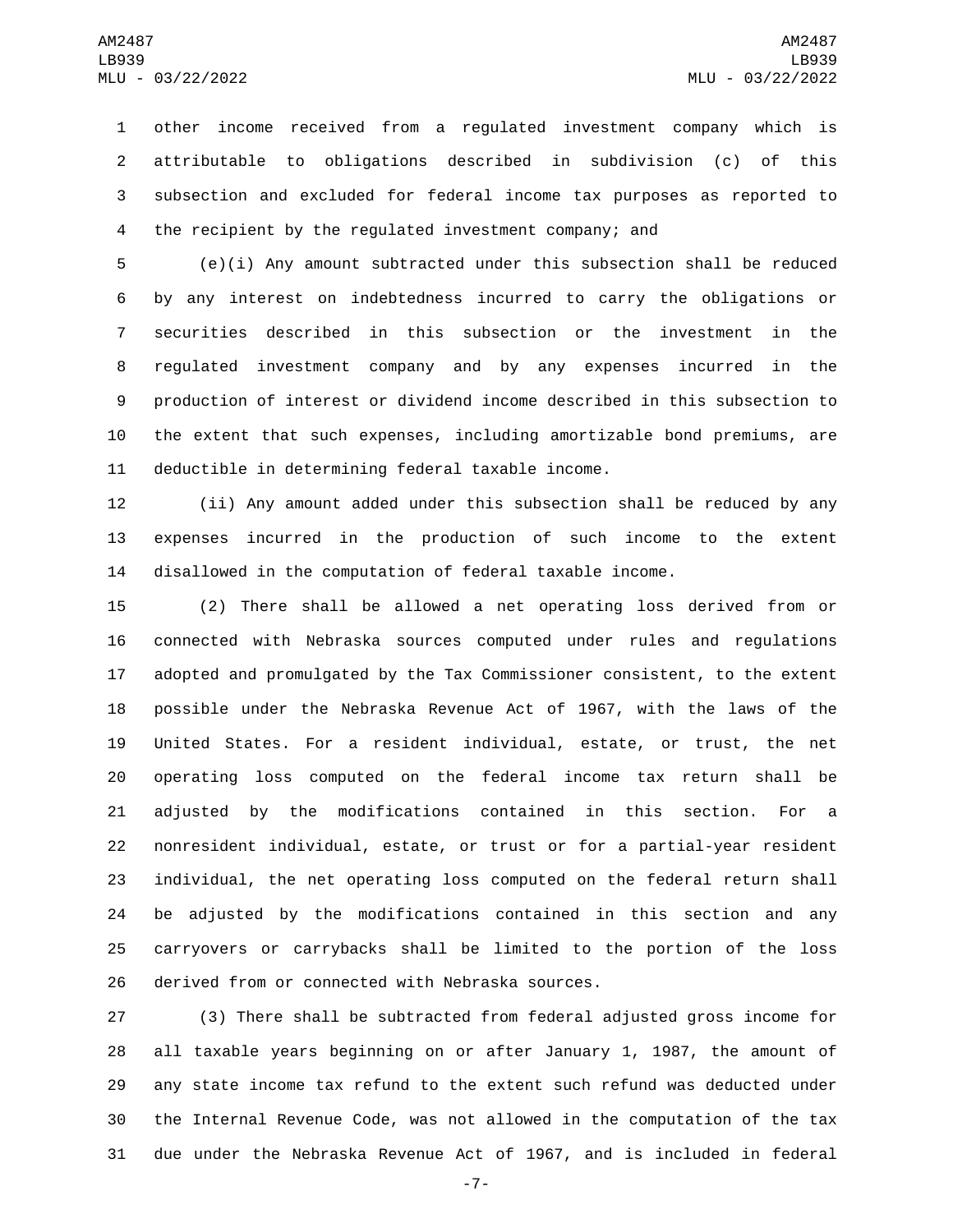1 adjusted gross income.

 (4) Federal adjusted gross income, or, for a fiduciary, federal taxable income shall be modified to exclude the portion of the income or loss received from a small business corporation with an election in effect under subchapter S of the Internal Revenue Code or from a limited liability company organized pursuant to the Nebraska Uniform Limited Liability Company Act that is not derived from or connected with Nebraska 8 sources as determined in section 77-2734.01.

 (5) There shall be subtracted from federal adjusted gross income or, for corporations and fiduciaries, federal taxable income dividends received or deemed to be received from corporations which are not subject 12 to the Internal Revenue Code.

 (6) There shall be subtracted from federal taxable income a portion of the income earned by a corporation subject to the Internal Revenue Code of 1986 that is actually taxed by a foreign country or one of its political subdivisions at a rate in excess of the maximum federal tax rate for corporations. The taxpayer may make the computation for each foreign country or for groups of foreign countries. The portion of the taxes that may be deducted shall be computed in the following manner:

 (a) The amount of federal taxable income from operations within a foreign taxing jurisdiction shall be reduced by the amount of taxes actually paid to the foreign jurisdiction that are not deductible solely because the foreign tax credit was elected on the federal income tax 24 return;

 (b) The amount of after-tax income shall be divided by one minus the maximum tax rate for corporations in the Internal Revenue Code; and

 (c) The result of the calculation in subdivision (b) of this subsection shall be subtracted from the amount of federal taxable income used in subdivision (a) of this subsection. The result of such calculation, if greater than zero, shall be subtracted from federal 31 taxable income.

-8-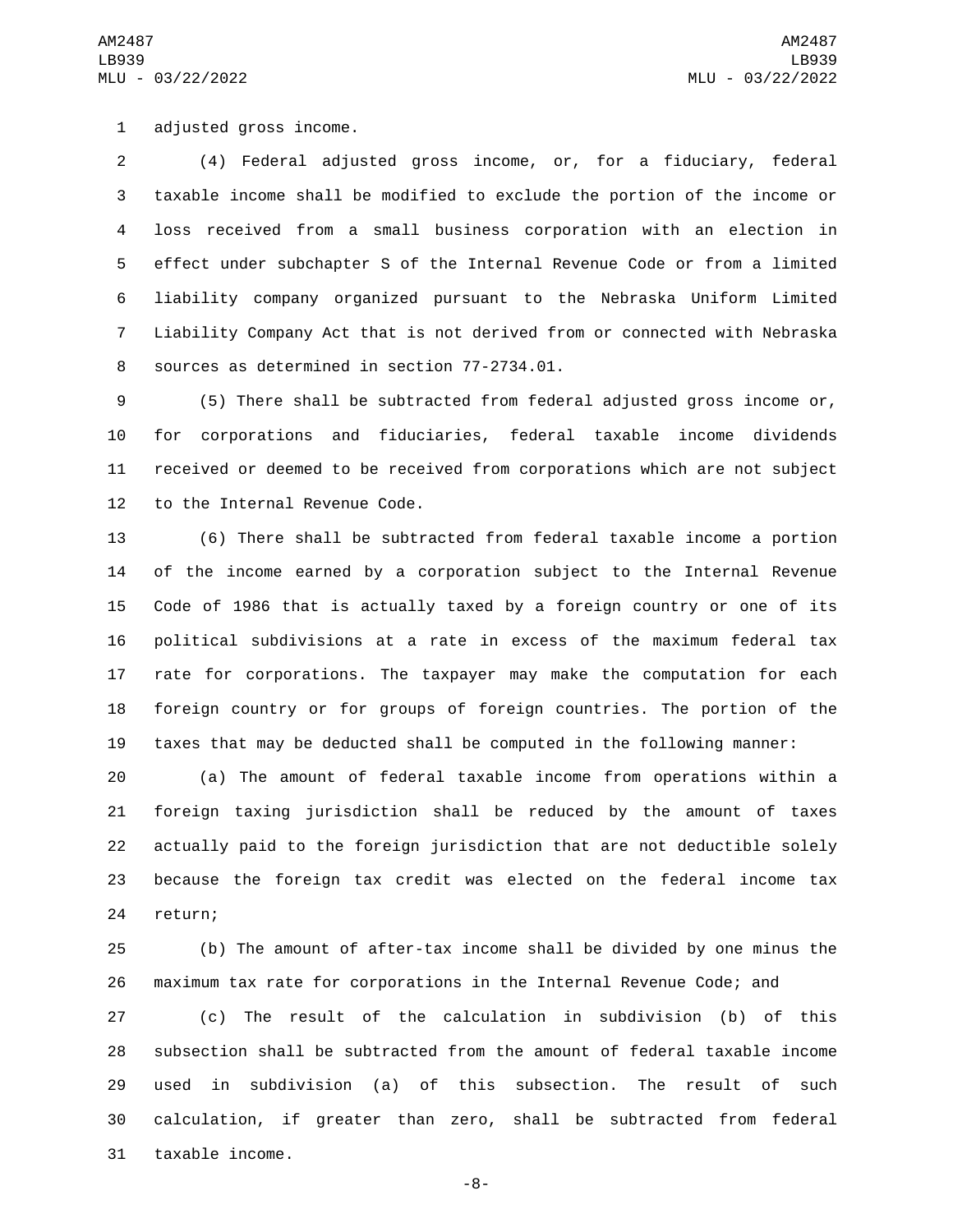(7) Federal adjusted gross income shall be modified to exclude any amount repaid by the taxpayer for which a reduction in federal tax is allowed under section 1341(a)(5) of the Internal Revenue Code.

 (8)(a) Federal adjusted gross income or, for corporations and fiduciaries, federal taxable income shall be reduced, to the extent included, by income from interest, earnings, and state contributions received from the Nebraska educational savings plan trust created in sections 85-1801 to 85-1817 and any account established under the achieving a better life experience program as provided in sections 10 77-1401 to 77-1409.

 (b) Federal adjusted gross income or, for corporations and fiduciaries, federal taxable income shall be reduced by any contributions as a participant in the Nebraska educational savings plan trust or contributions to an account established under the achieving a better life experience program made for the benefit of a beneficiary as provided in sections 77-1401 to 77-1409, to the extent not deducted for federal income tax purposes, but not to exceed five thousand dollars per married filing separate return or ten thousand dollars for any other return. With respect to a qualified rollover within the meaning of section 529 of the Internal Revenue Code from another state's plan, any interest, earnings, and state contributions received from the other state's educational savings plan which is qualified under section 529 of the code shall qualify for the reduction provided in this subdivision. For contributions by a custodian of a custodial account including rollovers from another custodial account, the reduction shall only apply to funds added to the 26 custodial account after January 1, 2014.

 (c) For taxable years beginning or deemed to begin on or after January 1, 2021, under the Internal Revenue Code of 1986, as amended, federal adjusted gross income shall be reduced, to the extent included in the adjusted gross income of an individual, by the amount of any contribution made by the individual's employer into an account under the

-9-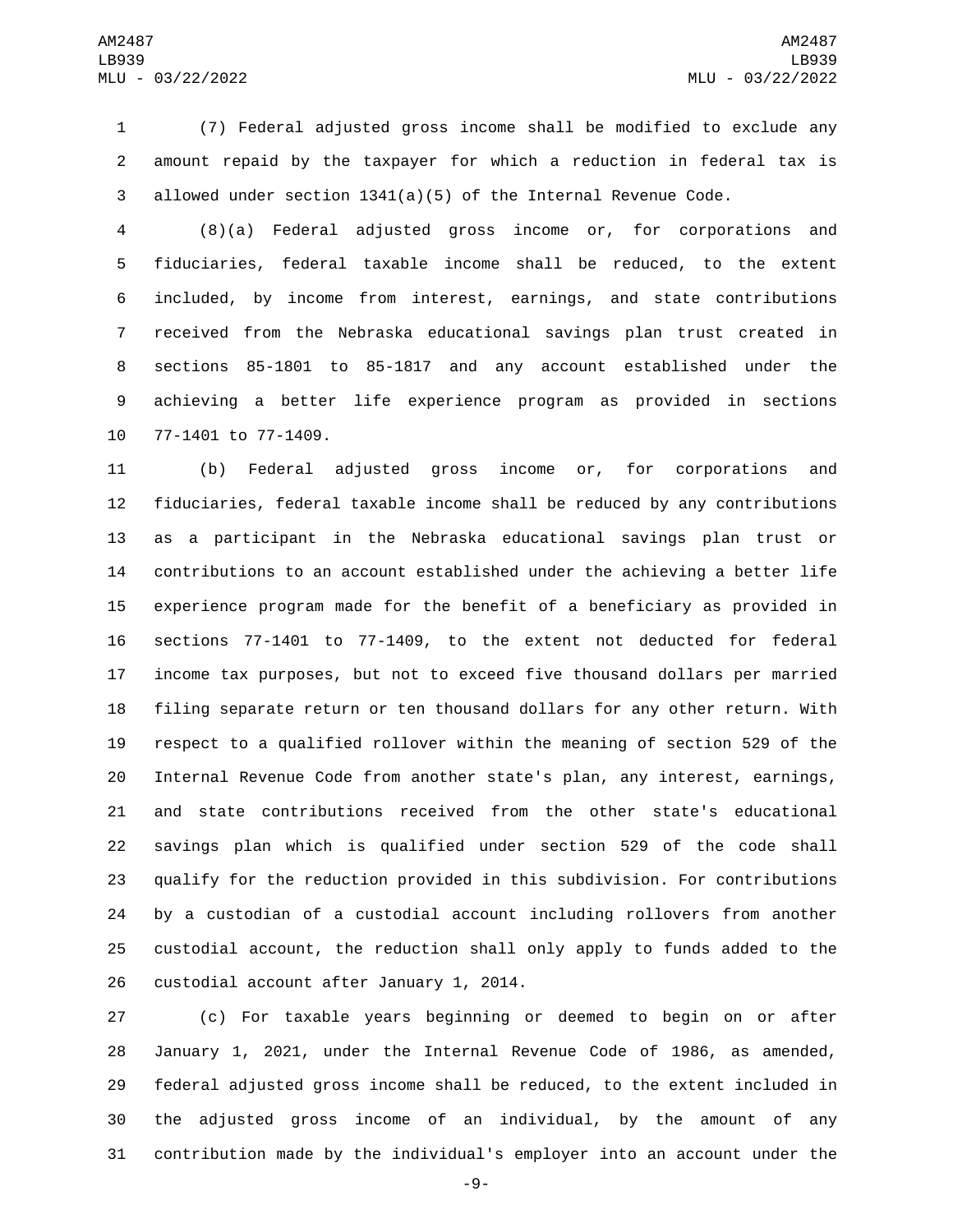Nebraska educational savings plan trust owned by the individual, not to exceed five thousand dollars per married filing separate return or ten 3 thousand dollars for any other return.

 (d) Federal adjusted gross income or, for corporations and fiduciaries, federal taxable income shall be increased by:

 (i) The amount resulting from the cancellation of a participation agreement refunded to the taxpayer as a participant in the Nebraska educational savings plan trust to the extent previously deducted under 9 subdivision (8)(b) of this section; and

 (ii) The amount of any withdrawals by the owner of an account established under the achieving a better life experience program as provided in sections 77-1401 to 77-1409 for nonqualified expenses to the extent previously deducted under subdivision (8)(b) of this section.

 (9)(a) For income tax returns filed after September 10, 2001, for taxable years beginning or deemed to begin before January 1, 2006, under the Internal Revenue Code of 1986, as amended, federal adjusted gross income or, for corporations and fiduciaries, federal taxable income shall be increased by eighty-five percent of any amount of any federal bonus depreciation received under the federal Job Creation and Worker Assistance Act of 2002 or the federal Jobs and Growth Tax Act of 2003, under section 168(k) or section 1400L of the Internal Revenue Code of 1986, as amended, for assets placed in service after September 10, 2001, 23 and before December 31, 2005.

 (b) For a partnership, limited liability company, cooperative, including any cooperative exempt from income taxes under section 521 of the Internal Revenue Code of 1986, as amended, limited cooperative association, subchapter S corporation, or joint venture, the increase shall be distributed to the partners, members, shareholders, patrons, or beneficiaries in the same manner as income is distributed for use against 30 their income tax liabilities.

(c) For a corporation with a unitary business having activity both

-10-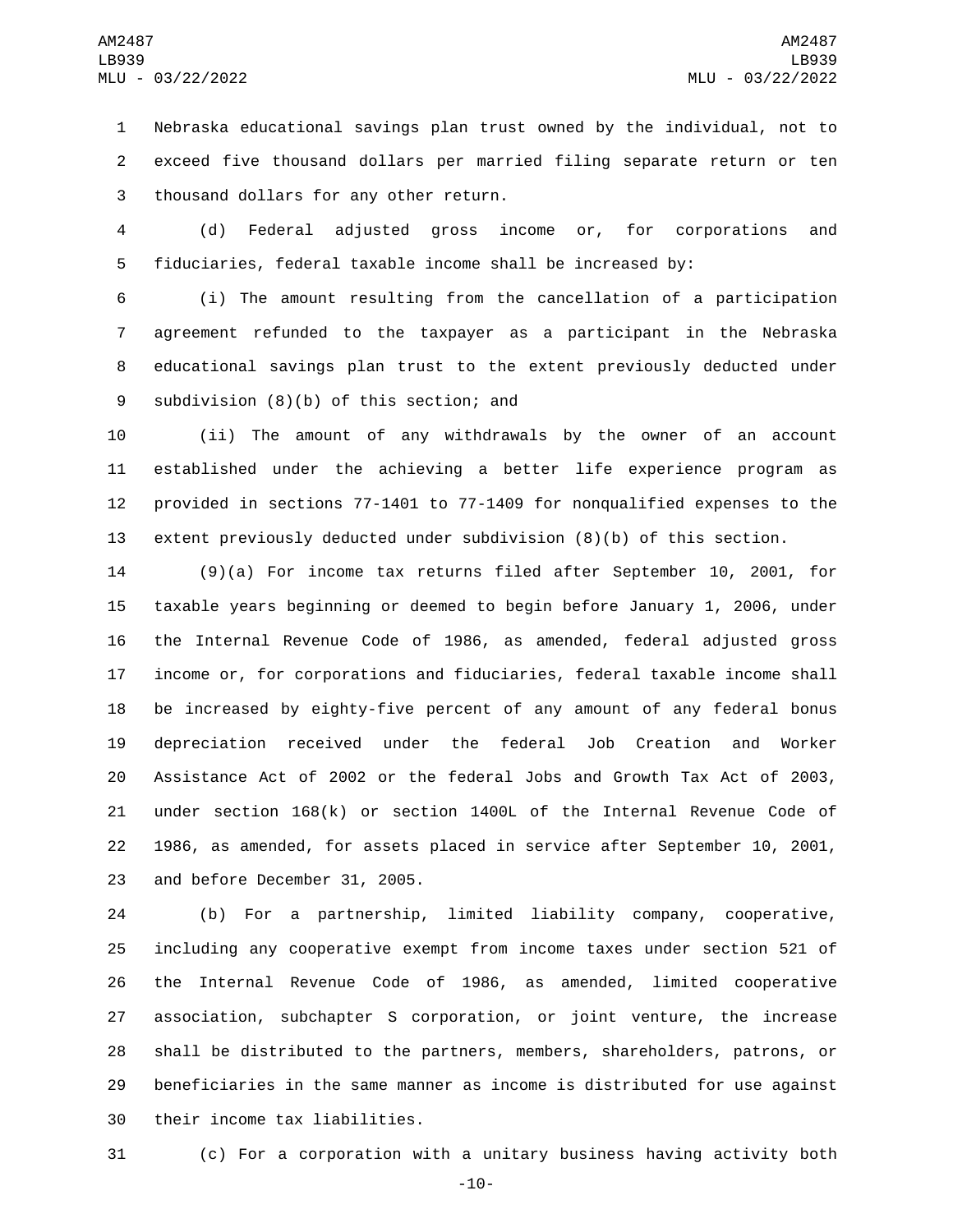inside and outside the state, the increase shall be apportioned to Nebraska in the same manner as income is apportioned to the state by 3 section 77-2734.05.

 (d) The amount of bonus depreciation added to federal adjusted gross income or, for corporations and fiduciaries, federal taxable income by this subsection shall be subtracted in a later taxable year. Twenty percent of the total amount of bonus depreciation added back by this subsection for tax years beginning or deemed to begin before January 1, 2003, under the Internal Revenue Code of 1986, as amended, may be subtracted in the first taxable year beginning or deemed to begin on or after January 1, 2005, under the Internal Revenue Code of 1986, as amended, and twenty percent in each of the next four following taxable years. Twenty percent of the total amount of bonus depreciation added back by this subsection for tax years beginning or deemed to begin on or after January 1, 2003, may be subtracted in the first taxable year beginning or deemed to begin on or after January 1, 2006, under the Internal Revenue Code of 1986, as amended, and twenty percent in each of 18 the next four following taxable years.

 (10) For taxable years beginning or deemed to begin on or after January 1, 2003, and before January 1, 2006, under the Internal Revenue Code of 1986, as amended, federal adjusted gross income or, for corporations and fiduciaries, federal taxable income shall be increased by the amount of any capital investment that is expensed under section 179 of the Internal Revenue Code of 1986, as amended, that is in excess of twenty-five thousand dollars that is allowed under the federal Jobs and Growth Tax Act of 2003. Twenty percent of the total amount of expensing added back by this subsection for tax years beginning or deemed to begin on or after January 1, 2003, may be subtracted in the first taxable year beginning or deemed to begin on or after January 1, 2006, under the Internal Revenue Code of 1986, as amended, and twenty percent 31 in each of the next four following tax years.

-11-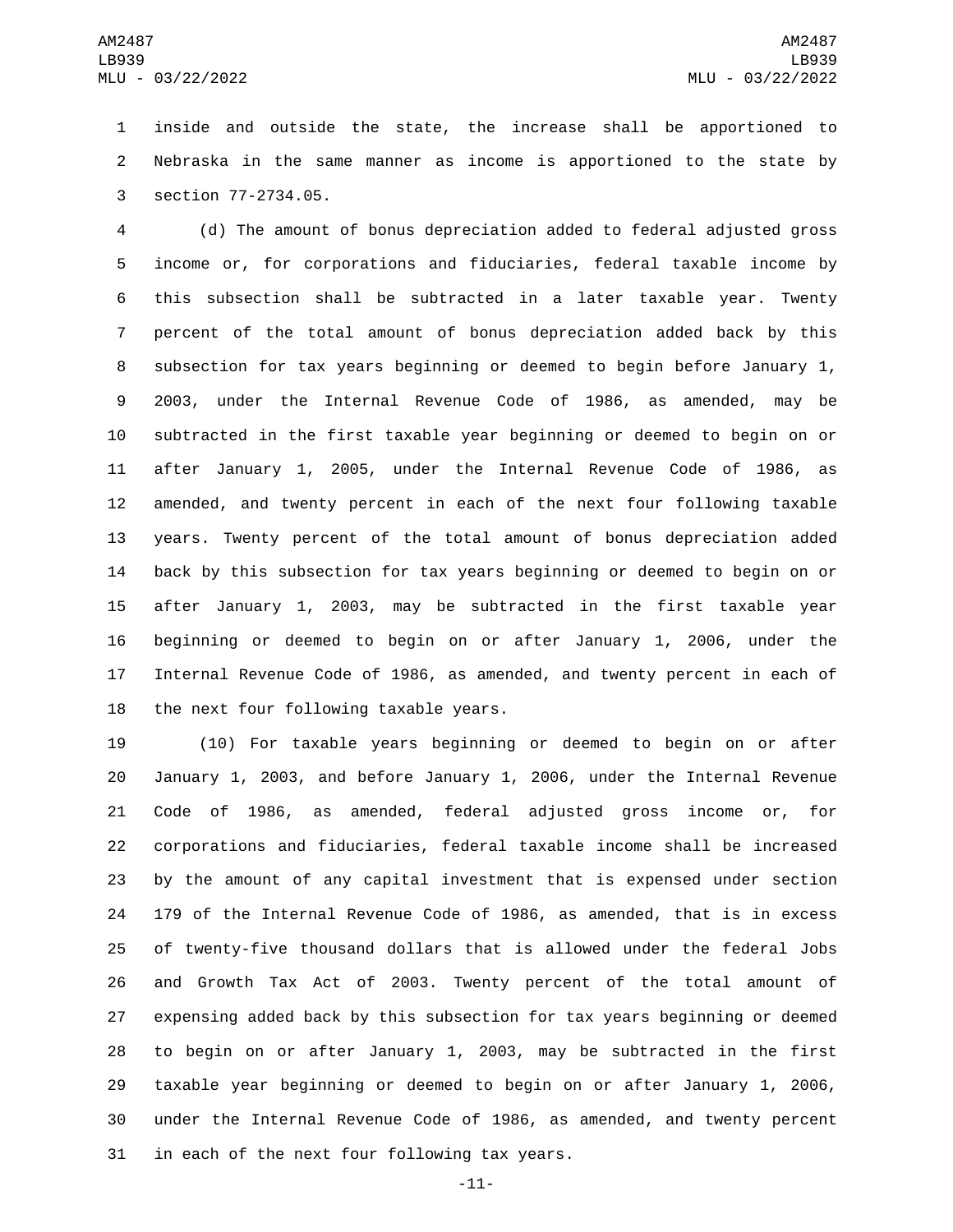(11)(a) For taxable years beginning or deemed to begin before January 1, 2018, under the Internal Revenue Code of 1986, as amended, federal adjusted gross income shall be reduced by contributions, up to two thousand dollars per married filing jointly return or one thousand dollars for any other return, and any investment earnings made as a participant in the Nebraska long-term care savings plan under the Long- Term Care Savings Plan Act, to the extent not deducted for federal income 8 tax purposes.

 (b) For taxable years beginning or deemed to begin before January 1, 2018, under the Internal Revenue Code of 1986, as amended, federal adjusted gross income shall be increased by the withdrawals made as a participant in the Nebraska long-term care savings plan under the act by a person who is not a qualified individual or for any reason other than transfer of funds to a spouse, long-term care expenses, long-term care insurance premiums, or death of the participant, including withdrawals made by reason of cancellation of the participation agreement, to the extent previously deducted as a contribution or as investment earnings.

 (12) There shall be added to federal adjusted gross income for individuals, estates, and trusts any amount taken as a credit for franchise tax paid by a financial institution under sections 77-3801 to 77-3807 as allowed by subsection (5) of section 77-2715.07.

 (13)(a) For taxable years beginning or deemed to begin on or after January 1, 2015, under the Internal Revenue Code of 1986, as amended, federal adjusted gross income shall be reduced by the amount received as benefits under the federal Social Security Act which are included in the 26 federal adjusted gross income if:

 (i) For taxpayers filing a married filing joint return, federal adjusted gross income is fifty-eight thousand dollars or less; or

 (ii) For taxpayers filing any other return, federal adjusted gross 30 income is forty-three thousand dollars or less.

(b) For taxable years beginning or deemed to begin on or after

-12-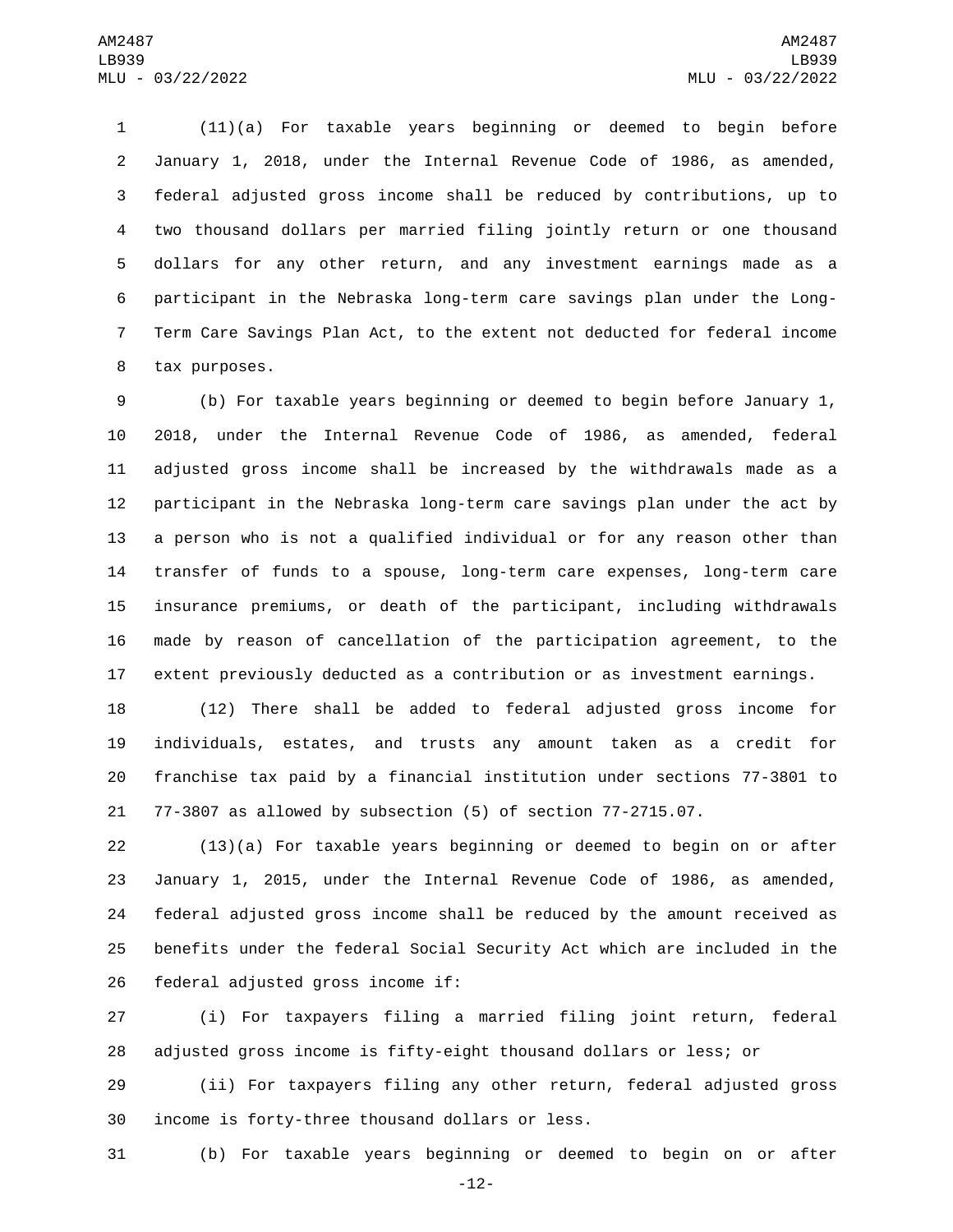January 1, 2020, under the Internal Revenue Code of 1986, as amended, the Tax Commissioner shall adjust the dollar amounts provided in subdivisions  $(13)(a)(i)$  and (ii) of this section by the same percentage used to adjust individual income tax brackets under subsection (3) of section 77-2715.03.5

 (c) For taxable years beginning or deemed to begin on or after January 1, 2021, under the Internal Revenue Code of 1986, as amended, a taxpayer may claim the reduction to federal adjusted gross income allowed under this subsection or the reduction to federal adjusted gross income allowed under subsection (14) of this section, whichever provides the 11 greater reduction.

 (14)(a) For taxable years beginning or deemed to begin on or after January 1, 2021, under the Internal Revenue Code of 1986, as amended, federal adjusted gross income shall be reduced by a percentage of the social security benefits that are received and included in federal adjusted gross income. The pertinent percentage shall be:

 (i) Five percent for taxable years beginning or deemed to begin on or after January 1, 2021, and before January 1, 2022, under the Internal 19 Revenue Code of 1986, as amended;

 (ii) Twenty percent for taxable years beginning or deemed to begin on or after January 1, 2022, and before January 1, 2023, under the 22 Internal Revenue Code of 1986, as amended;

 (iii) Thirty percent for taxable years beginning or deemed to begin on or after January 1, 2023, and before January 1, 2024, under the 25 Internal Revenue Code of 1986, as amended;

 (iv) Forty percent for taxable years beginning or deemed to begin on or after January 1, 2024, and before January 1, 2025, under the Internal 28 Revenue Code of 1986, as amended; and

 (v) Fifty percent for taxable years beginning or deemed to begin on or after January 1, 2025, under the Internal Revenue Code of 1986, as 31 amended.

-13-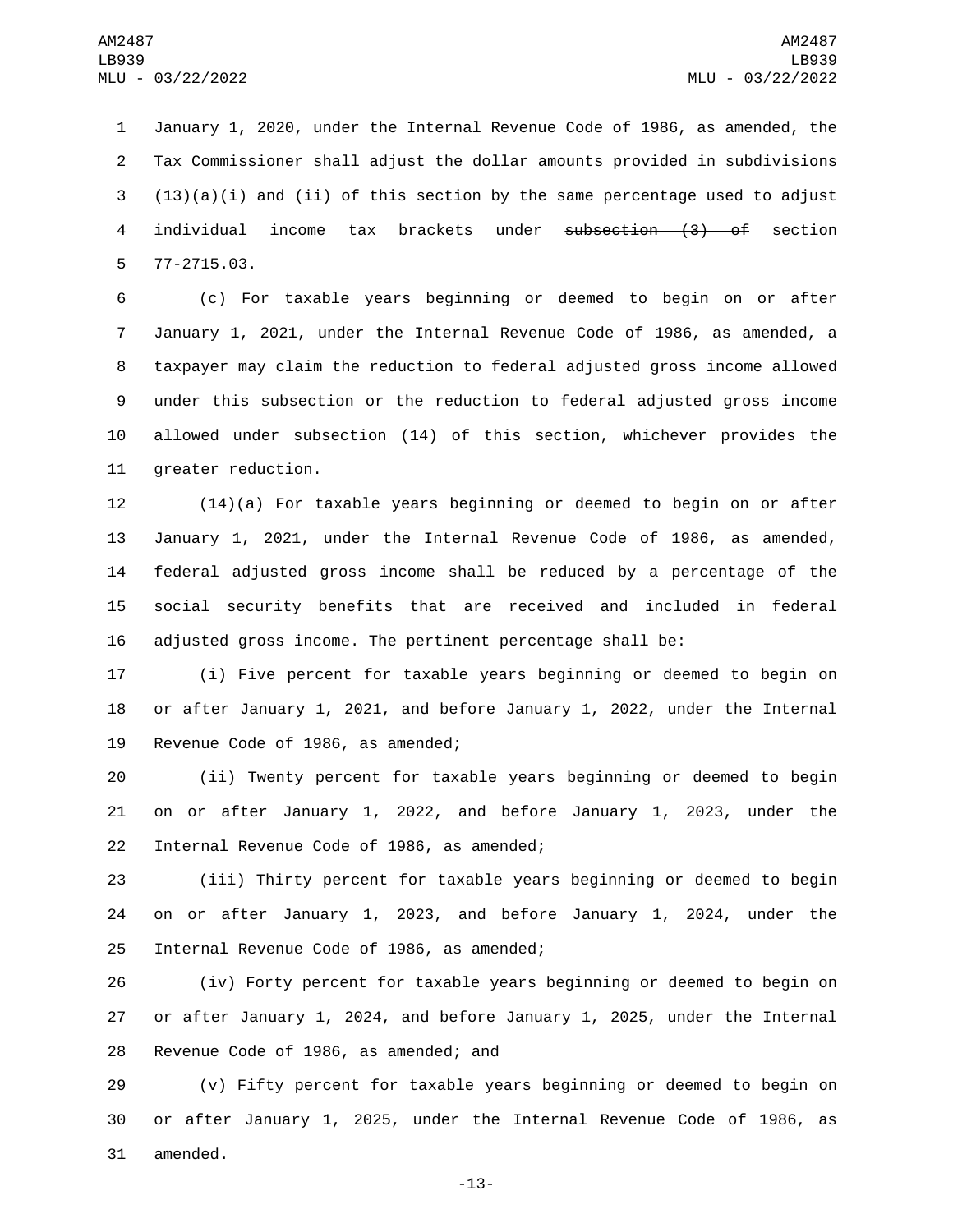(b) It is the intent of the Legislature to enact legislation within five years after August 28, 2021, to increase the percentage of social security benefits that are excluded under this subsection to (i) sixty percent for taxable years beginning or deemed to begin on or after January 1, 2026, and before January 1, 2027, under the Internal Revenue Code of 1986, as amended, (ii) seventy percent for taxable years beginning or deemed to begin on or after January 1, 2027, and before January 1, 2028, under the Internal Revenue Code of 1986, as amended, (iii) eighty percent for taxable years beginning or deemed to begin on or after January 1, 2028, and before January 1, 2029, under the Internal Revenue Code of 1986, as amended, (iv) ninety percent for taxable years beginning or deemed to begin on or after January 1, 2029, and before January 1, 2030, under the Internal Revenue Code of 1986, as amended, and (v) one hundred percent for taxable years beginning or deemed to begin on or after January 1, 2030, under the Internal Revenue Code of 1986, as 16 amended.

 (c) For purposes of this subsection, social security benefits means benefits received under the federal Social Security Act.

 (d) For taxable years beginning or deemed to begin on or after January 1, 2021, under the Internal Revenue Code of 1986, as amended, a taxpayer may claim the reduction to federal adjusted gross income allowed under this subsection or the reduction to federal adjusted gross income allowed under subsection (13) of this section, whichever provides the 24 greater reduction.

 (15)(a) For taxable years beginning or deemed to begin on or after January 1, 2015, and before January 1, 2022, under the Internal Revenue Code of 1986, as amended, an individual may make a one-time election within two calendar years after the date of his or her retirement from the military to exclude income received as a military retirement benefit by the individual to the extent included in federal adjusted gross income and as provided in this subdivision. The individual may elect to exclude

-14-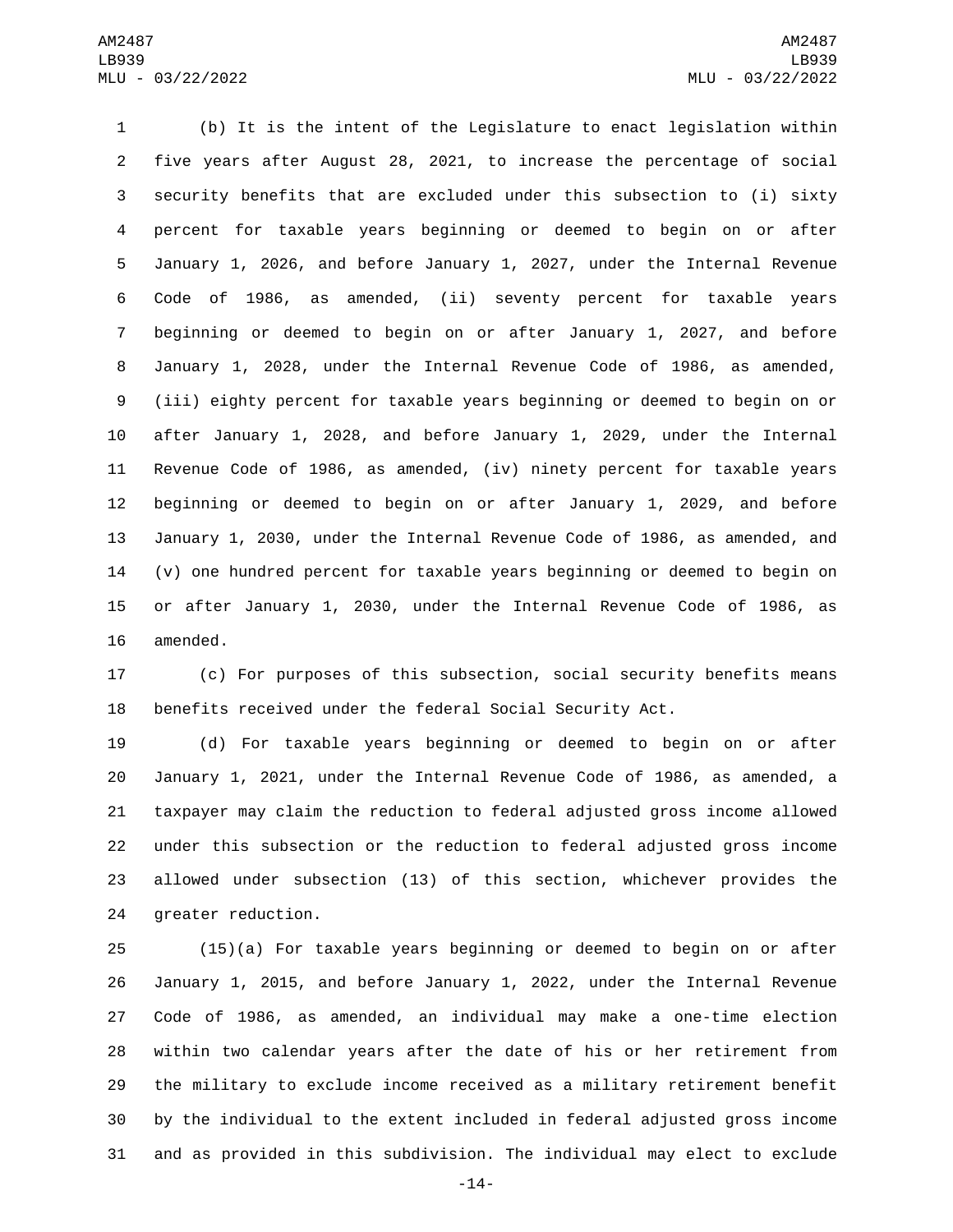forty percent of his or her military retirement benefit income for seven consecutive taxable years beginning with the year in which the election is made or may elect to exclude fifteen percent of his or her military retirement benefit income for all taxable years beginning with the year 5 in which he or she turns sixty-seven years of age.

 (b) For taxable years beginning or deemed to begin on or after January 1, 2022, under the Internal Revenue Code of 1986, as amended, an individual may exclude one hundred percent of the military retirement benefit income received by such individual to the extent included in 10 federal adjusted gross income.

 (c) For purposes of this subsection, military retirement benefit means retirement benefits that are periodic payments attributable to service in the uniformed services of the United States for personal services performed by an individual prior to his or her retirement. The term includes retirement benefits described in this subdivision that are 16 reported to the individual on either:

 (i) An Internal Revenue Service Form 1099-R received from the United 18 States Department of Defense; or

 (ii) An Internal Revenue Service Form 1099-R received from the 20 United States Office of Personnel Management.

 (16) For taxable years beginning or deemed to begin on or after January 1, 2021, under the Internal Revenue Code of 1986, as amended, federal adjusted gross income shall be reduced by the amount received as a Segal AmeriCorps Education Award, to the extent such amount is included 25 in federal adjusted gross income.

 (17) For taxable years beginning or deemed to begin on or after January 1, 2022, under the Internal Revenue Code of 1986, as amended, federal adjusted gross income shall be reduced by the amount received by or on behalf of a firefighter for cancer benefits under the Firefighter Cancer Benefits Act to the extent included in federal adjusted gross 31 income.

-15-